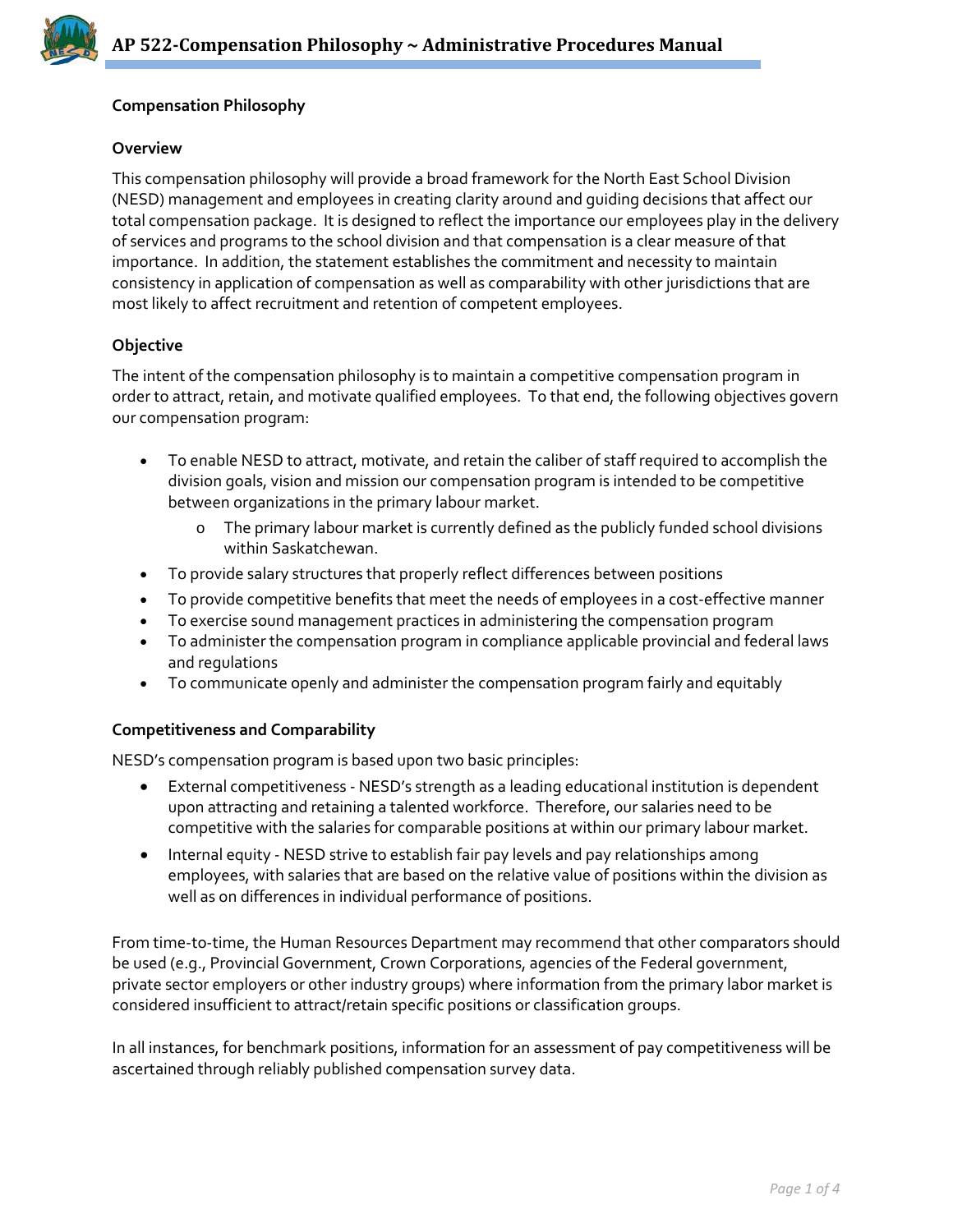At least every two years, NESD will conduct a market study of benchmark positions to determine the competitive posture of the organization, and propose a plan of action if necessary. Direct supervisors may also assist with a specific position or classification review is needed in the interim.

If an average salary falls below market averages to the extent that attracting and retaining qualified employees may be jeopardized, the Human Resources Department will propose action necessary to align the position or classification with the competitive marketplace for implementation in the next fiscal year or sooner, if financially feasible.

# **General Salary Adjustments**

Annually, the Human Resources Department in conjunction with Executive Council will recommend a budget for general salary adjustments that is based upon:

- Overall competitive posture of the organization.
- Market rate adjustments.
- Comparator organizations in the primary labor market.
- Financial affordability
- Compliance

# **Lead-lag model for timing of adjustments**

NESD will review salaries on average once per year, but the market moves continuously. Therefore our pay is likely to be at market value only at that time. Therefore our recommended structure will be to start the budget year with any recommended increases. That will allow us to possess a lead-lag (versus lag-lead) adjustment at the beginning of the year and lag behind by the end of the year.

# **Pay Scales**

With employees becoming proficient in their positions, it is important for NESD to keep them moving to the next level. Otherwise their pay will stagnate and they may become unmotivated or look elsewhere for a new challenge. Therefore NESD will promulgate pay scales for all employees on salary increases that an employee may expect from year-to-year if performing satisfactorily. In specific classifications, year to year pay scale changes may differ from other employee classifications due to hard to recruit positions.

Annual increases in base salaries from year to year will be based on meeting established standards. In all cases, employees will know expectations to advance in-grade and career development opportunities to advance to another grade.

The specific compensation grids will be competitive at 100% of the average pay levels (or 50<sup>th</sup> percentile) for the relevant labor market, and will be adjusted whenever necessary to maintain market competitiveness, taking into account geographical, cost of living and technical differences.

Salary increases from the pay scale are a function of performance-merit. Such increases are recognition of performance that meets or exceeds expectations. All employees should be made aware that such increases are recognition of performance that meets and/or exceeds expectations. Performance standards and supervisory evaluations should stress that merit increases are not automatic.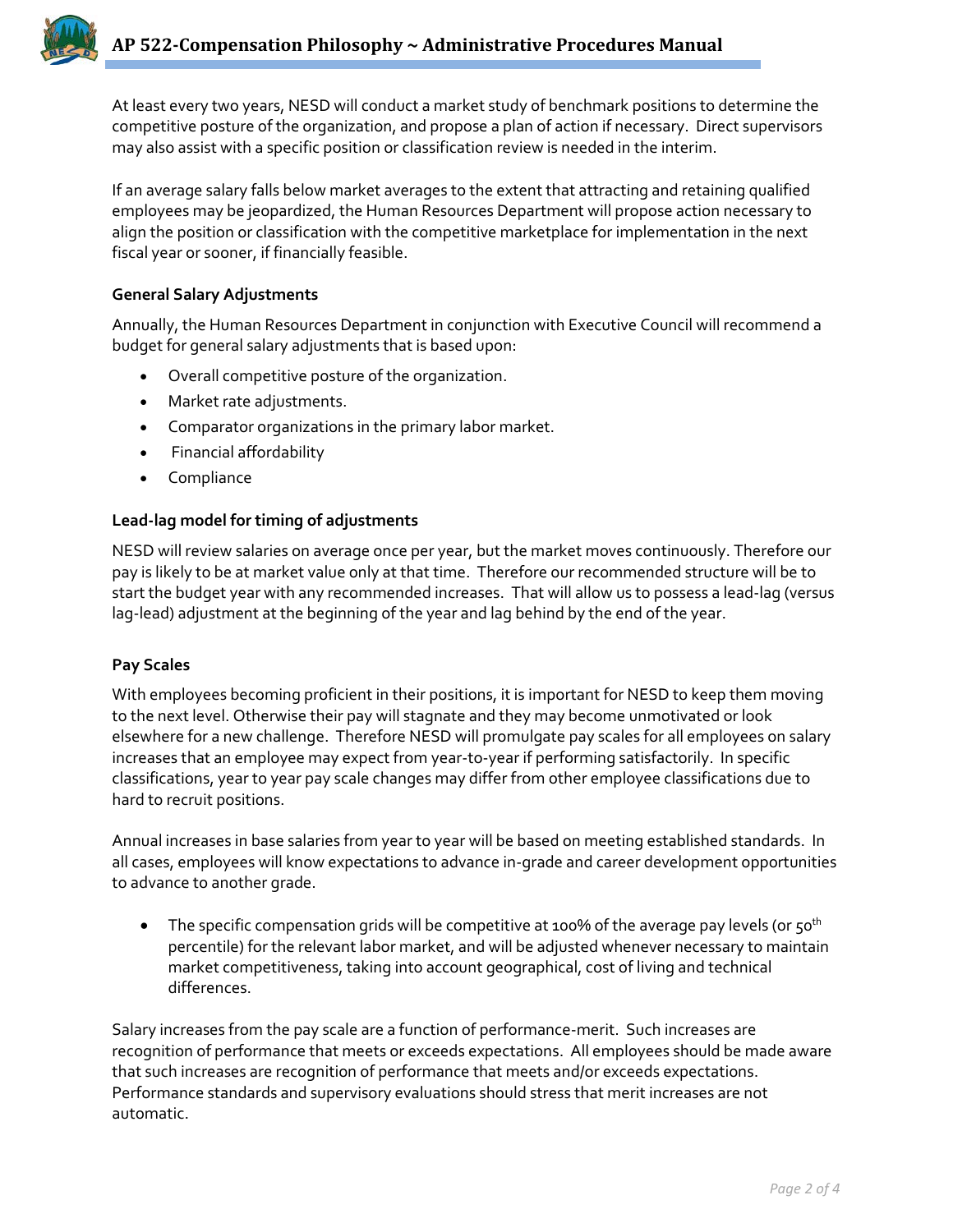

## **Career Development Increases**

As part of succession planning NESD has a structure to provide salary increases to recognize the attainment of career levels and developmental milestones that assure that NESD's positions are paid comparable with those in the primary labor market. Such a structure enables existing employees in positions to receive pay increases in addition to merit, and enables the NESD to target its pay to those employees who grow in skill and capability.

### **Education and Tuition Assistance**

An objective of a total compensation package is to encourage and support advanced study, education and degree attainment for position related courses and programs. NESD has procedures for applying for and receiving education and tuition assistance, including the academic grades or measures necessary for an employee to be reimbursed and the type of course work that is authorized. The amount to be budgeted for this program will be the average of the budgets for the primary labour markets.

### **Compliance**

The North East School Division #200 Human Resources Department maintains wage-compliance, as federally and provincially mandated.

#### **Reviews**

In the event of a real or perceived salary based issue, NESD employees are encouraged to bring their concern to the attention of their supervisor. When a salary based issue is raised, a review will be conducted and the salary will be adjusted as necessary.

- The Human Resources Department will review the current salary structure in relation to our primary labour market as defined.
	- o Performance reviews, years of service and specific duties will be taken into account when reviewing or adjusting salaries.
- In the event of a payroll error, please consult with your payroll representative in payroll.

### **Communication**

NESD will benefit from communicating this pay philosophy to our employees, because a sound philosophy consistently applied creates a sense of fairness.

### **Avoidance of Conflict of Interest regarding Compensation Decisions**

Decisions regarding compensation decisions are the responsibility of the Human Resources Department in conjunction with Executive Council and the direct supervisor. In the case of the CEO, the Board of Directors will have sole responsibility for compensation decisions. No staff member, including the CEO, may delegate the authority to set executive compensation to a member of the executive staff. The foregoing philosophy is adopted to ensure that no member of the staff has a vote on any matter concerning compensation paid to himself or herself.

### **Exceptions**

Nothing in our compensation philosophy should be construed as a required benefit in the event that NESD experiences a budgetary decline year over year. As with all budget decisions, merit increases, market rate adjustments and funds for other employee benefits are subject to annual appropriation.